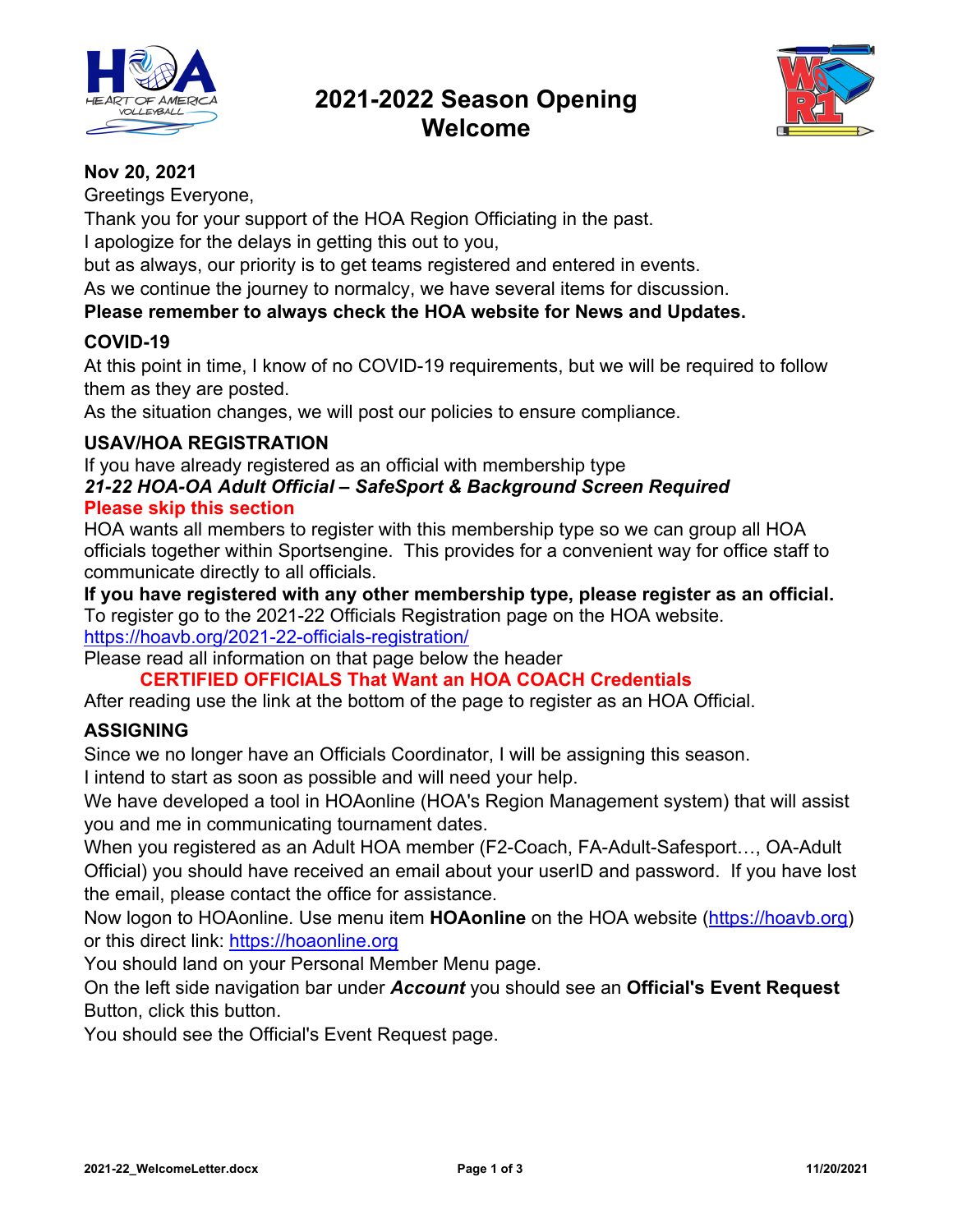

## **2021-2022 Season Opening Welcome**



## **ASSIGNING - Official's Event Request**

Please read instructions and click the days you are requesting to work. Please note that this does not replace Arbiter and represents requests from you. We will assign you in Arbiter as quickly as possible.

### **ASSIGNING - Arbiter**

Please keep your Arbiter calendar current.

Please block your **unavailable dates** as soon as possible.

Assignments will be made based on several factors including your requests.

I will do everything possible to be as equitable as possible.

Please respond, as needed, to Arbiter emails as soon as possible

### **Kansas City Area Roundtables**

We plan to have at least two (2) meetings scheduled to discuss the upcoming season Early December and Early January.

### **NEW OFFICIALS**

As our recruiting efforts continue, we will see many new faces. Let's welcome them to HOA Officiating Family. Please feel free to assist them in any way you can. If you are unsure of the answer to a question, please refer them to me.

A consistent message to all our new officials is critical to our success.

### **LIVE CLINICS/Training/Observations**

As the season progresses, we will offer Live Clinics in several areas. Check the HOA website for updates and news.

For many of the following, we are waiting for the National Office to complete their processes. Thank you for your patience.

### **ACADEMY**

Training modules will be preloaded into your Academy account as soon as they become available. Check the Officiating Tab on the HOA website for updates.

### **PUBLICATIONS**

**USAV RULES BOOKS** Online - Not yet posted Paper - To be available on 01/22/2022

No major rule changes at this time.

**HOA Specific Materials** (work in progress)

 HOA Specific Rules HOA Officiating Manual Advancement Applications Other Support Materials **Check HOA website for News and Updates.**